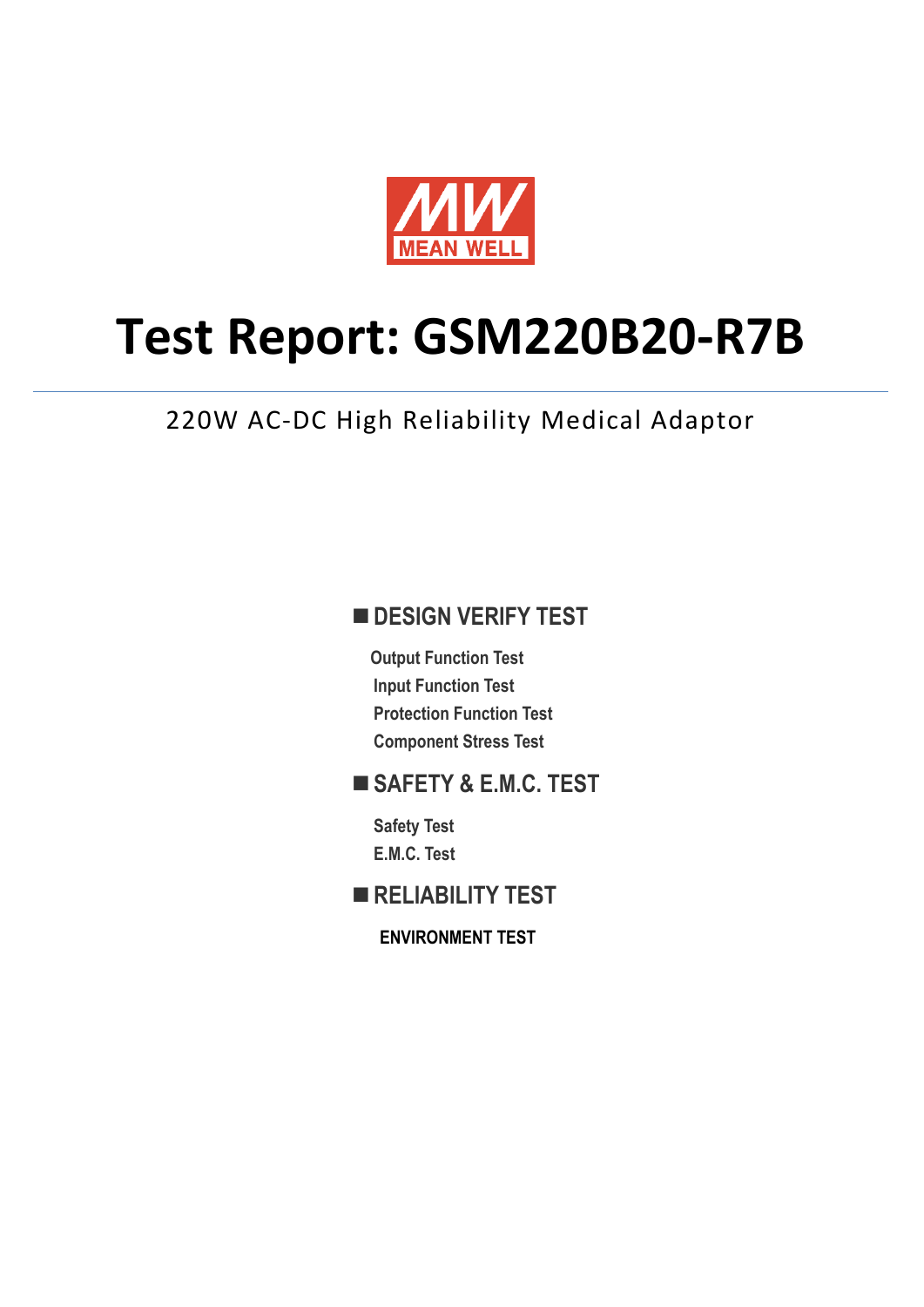

## **DESIGN VERIFY TEST**

#### **OUTPUT FUNCTION TEST**

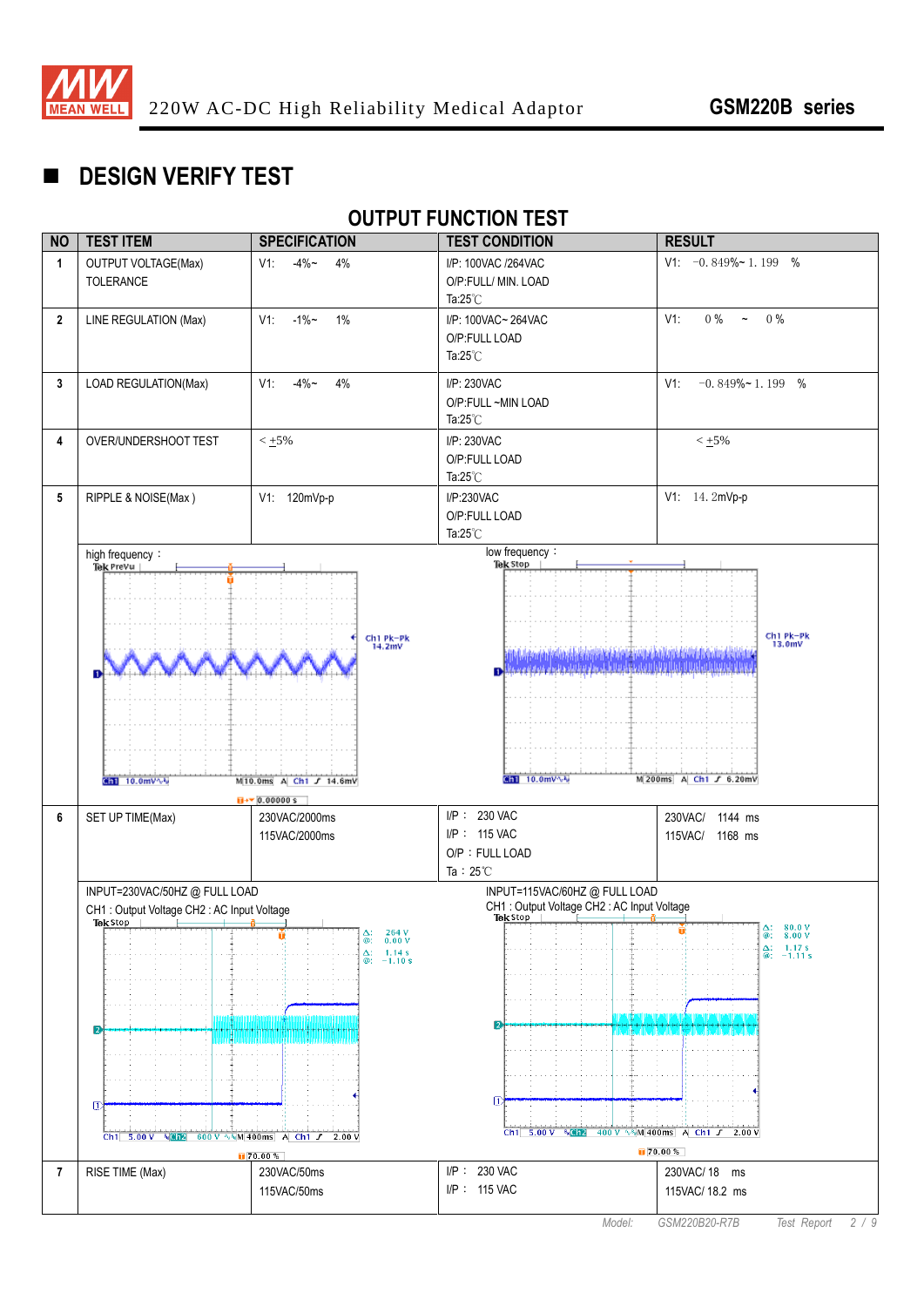

#### 220W AC-DC High Reliability Medical Adaptor **GSM220B series**

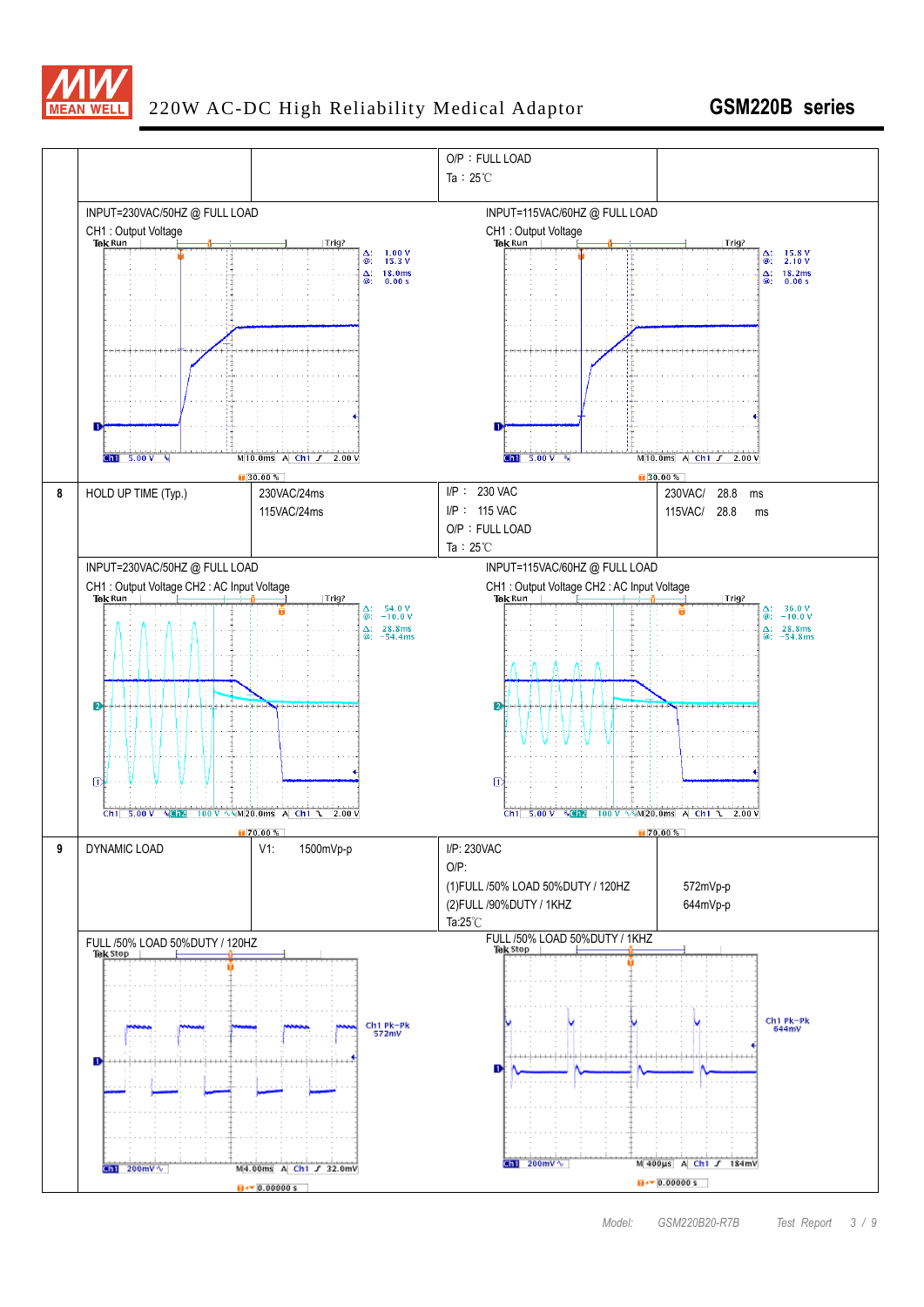

| <b>NO</b>      | <b>TEST ITEM</b>             | <b>SPECIFICATION</b>         | <b>TEST CONDITION</b>                  | <b>RESULT</b>            |
|----------------|------------------------------|------------------------------|----------------------------------------|--------------------------|
| $\mathbf{1}$   | <b>INPUT VOLTAGE RANGE</b>   | 95VAC~264VAC                 | I/P:TESTING<br>O/P:FULL LOAD           | 73 V~264V                |
|                |                              |                              | Ta: $25^{\circ}$ C                     |                          |
|                |                              |                              | $I/P$ :                                | TEST:OK                  |
|                |                              |                              | LOW-LINE-3V=92V<br>HIGH-LINE+15%=300 V |                          |
|                |                              |                              | O/P:FULL/MIN LOAD                      |                          |
|                |                              |                              | (PLEASE CHECK DERATING CURVE)          |                          |
|                |                              |                              | ON: 30 Sec OFF: 30 Sec 10MIN           |                          |
|                |                              |                              | (POWER ON/OFF NO DAMAGE)               |                          |
| $\overline{2}$ | <b>INPUT FREQUENCY RANGE</b> | 47HZ ~63 HZ                  | I/P:100 VAC ~264 VAC                   | TEST:<br>OK              |
|                |                              | NO DAMAGE                    | O/P:FULL~MIN LOAD                      |                          |
|                |                              |                              | Ta: $25^{\circ}$ C                     |                          |
| 3              | <b>INPUT CURRENT (Typ.)</b>  | 230V/ 2A                     | I/P: 230 VAC<br>I/P: 115 VAC           | I = 1.05A/230VAC         |
|                |                              | 115V/ 4A                     | O/P: FULL LOAD                         | I = 2.06A/ 115VAC        |
|                |                              |                              | Ta: $25^{\circ}$ C                     |                          |
| 4              | LEAKAGE CURRENT              | <0.1 mA / 264 VAC            | I/P: 264 VAC                           | $L-V-$ :<br>0.0733<br>mA |
|                |                              | For touch leakage current    | O/P: Min LOAD                          | 0.0733<br>$N-V-$ :<br>mA |
|                |                              |                              | Ta: $25^{\circ}$ C                     |                          |
| 5              | NO LOAD CONSUMPTION          | $< 0.15W$                    | $I/P$ : 115VAC                         | $\,<\,$<br>0.0801 W      |
|                |                              |                              | $I/P$ : 230VAC                         | 0.1135 W<br>$\,<\,$      |
|                |                              |                              | O/P : NO LOAD<br>Ta: $25^{\circ}$ C    |                          |
| 6              | POWER FACTOR (Typ.)          | 0.91/230VAC                  | I/P: 230 VAC                           | PF= 0.957/230VAC         |
|                |                              | 0.98/115VAC                  | I/P: 115 VAC                           | PF= 0.993/115VAC         |
|                |                              |                              | O/P: FULL LOAD                         |                          |
|                |                              |                              | Ta: $25^{\circ}$ C                     |                          |
|                | P.F vs LOAD                  |                              |                                        |                          |
|                | 1.2                          |                              |                                        |                          |
|                |                              |                              |                                        |                          |
|                | 1                            |                              |                                        |                          |
|                | 0.8                          |                              |                                        |                          |
|                |                              |                              |                                        |                          |
|                | 0.6                          |                              |                                        | $-230V60Hz$              |
|                | 0.4                          |                              |                                        | $-115V60Hz$              |
|                | 0.2                          |                              |                                        |                          |
|                |                              |                              |                                        |                          |
|                | 0                            |                              |                                        |                          |
|                | 10%<br>20%                   | 50%<br>60%<br>30%<br>40%     | 70%<br>80%<br>90%<br>100%              |                          |
|                | Load<br>Load                 | Load<br>Load<br>Load<br>Load | Load<br>Load<br>Load Load              |                          |
|                |                              |                              |                                        |                          |
| $\overline{7}$ | EFFICIENCY(Typ.)             | 92%                          | I/P:230 VAC<br>O/P:FULL LOAD           | 92.87%                   |
|                |                              |                              | Ta: $25^{\circ}$ C                     |                          |
|                | <b>EFFICIENCY vs LOAD</b>    |                              |                                        |                          |
|                |                              |                              |                                        |                          |
|                |                              |                              |                                        |                          |

#### **INPUT FUNCTION TEST**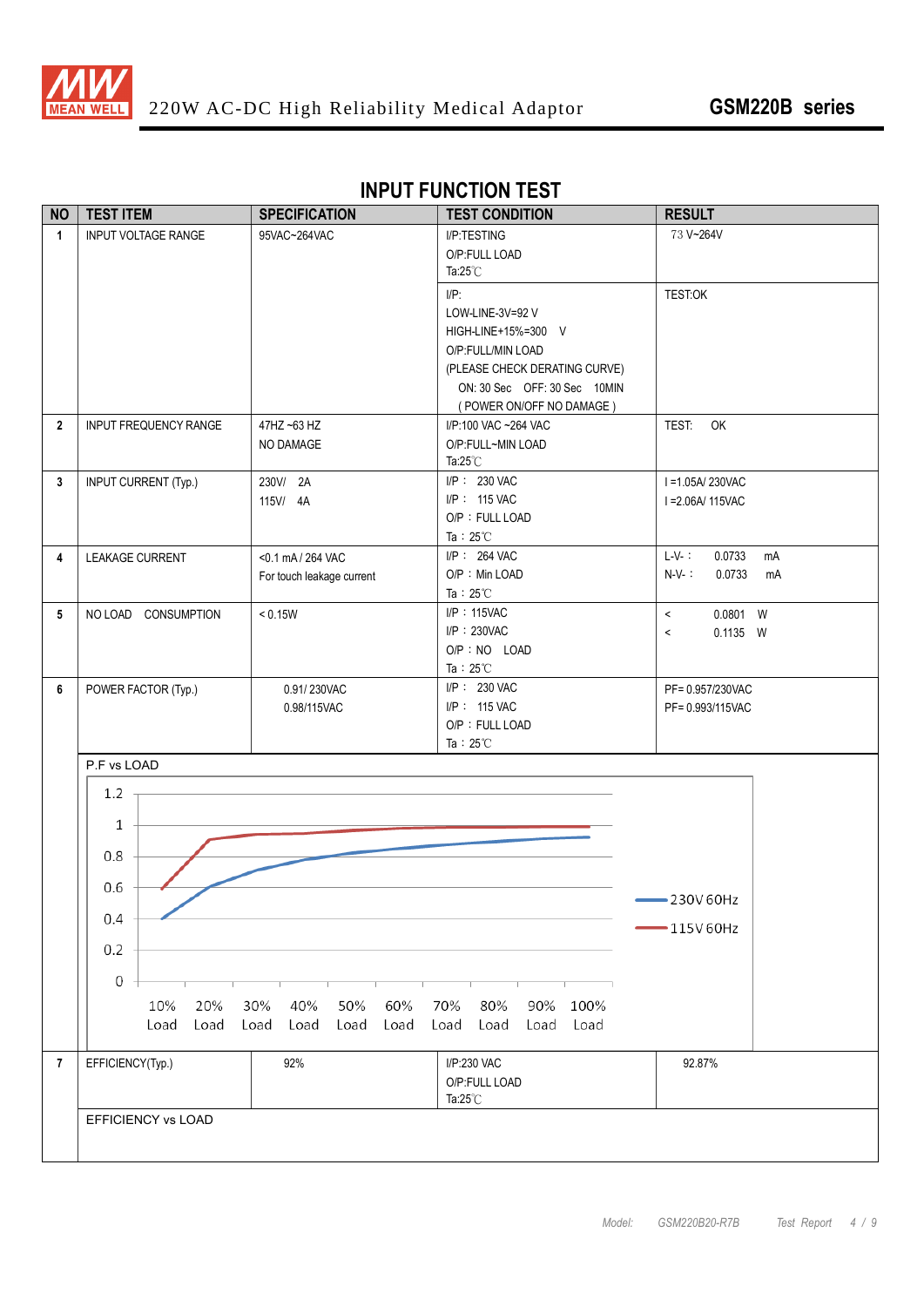

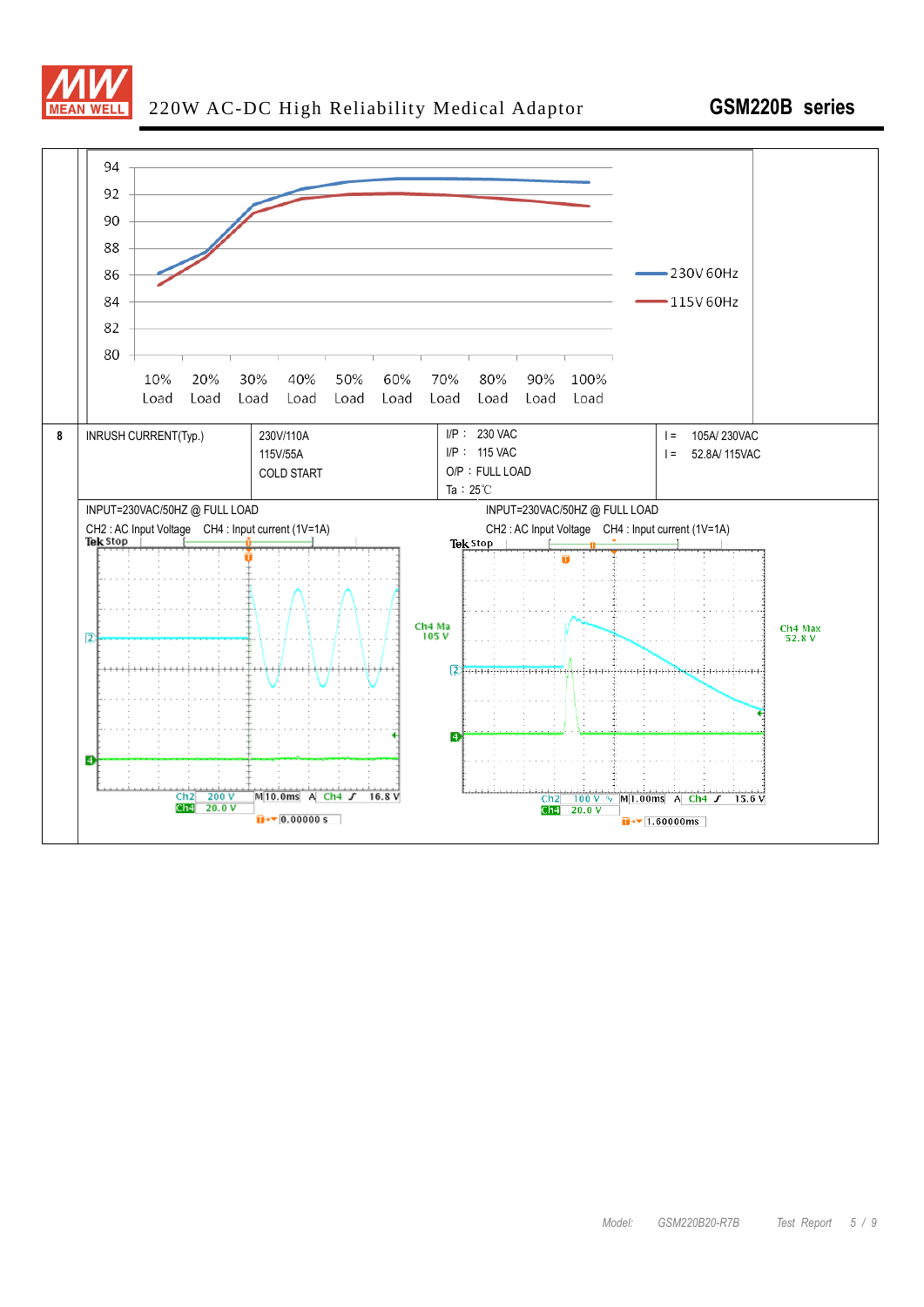

#### **PROTECTION FUNCTION TEST**

| <b>NO</b>      | <b>TEST ITEM</b>        | <b>SPECIFICATION</b>      | <b>TEST CONDITION</b> | <b>RESULT</b>                                  |
|----------------|-------------------------|---------------------------|-----------------------|------------------------------------------------|
| 1              | OVER LOAD PROTECTION    | 105%~ 135%                | I/P: 264VAC           | 107.3%/264VAC                                  |
|                |                         |                           | I/P: 230VAC           | 107.4%/230VAC                                  |
|                |                         |                           | I/P: 100VAC           | 107.4%/100VAC                                  |
|                |                         |                           | O/P:TESTING           | <b>PROTECTION</b><br><b>TYPE</b><br>Hiccup     |
|                |                         |                           | Ta: $25^{\circ}$ C    | mode, recovers automatically<br>after<br>fault |
|                |                         |                           |                       | condition is removed                           |
| $\overline{2}$ | OVER VOLTAGE PROTECTION | 21V~27V                   | $I/P: 264$ VAC        | 23.4V/264VAC                                   |
|                |                         |                           | I/P: 230VAC           | 23.4V/230VAC                                   |
|                |                         |                           | I/P: 90VAC            | 23.4V/90VAC                                    |
|                |                         |                           | O/P:MIN LOAD          | PROTECTION TYPE : Shot down o/p                |
|                |                         |                           | Ta: $25^{\circ}$ C    | voltage, re-power on to recover                |
| 3              | <b>OVER TEMPERATURE</b> | Protection type:          | I/P: 264VAC           | O.T.P. Active                                  |
|                | <b>PROTECTION</b>       |                           | I/P: 90VAC            | Protection type :Shut down o/p                 |
|                |                         |                           | O/P:FULL LOAD         | voltage, recovers automatically<br>after       |
|                |                         |                           |                       | temperature goes down                          |
| 4              | SHORT PROTECTION        | <b>SHORT EVERY OUTPUT</b> | I/P: 264VAC           | NO DAMAGE                                      |
|                |                         | 1 HOUR NO DAMAGE          | I/P: 90VAC            | <b>TYPE</b><br><b>PROTECTION</b><br>Hiccup     |
|                |                         |                           | O/P: FULL LOAD        | mode, recovers automatically<br>fault<br>after |
|                |                         |                           | Ta: $25^{\circ}$ C    | condition is removed                           |

#### **COMPONENT STRESS TEST**

| <b>NO</b>    | <b>TEST ITEM</b>                                           | <b>SPECIFICATION</b>                      | <b>TEST CONDITION</b><br><b>RESULT</b>                                                                                                                                                                                  |                                                          |
|--------------|------------------------------------------------------------|-------------------------------------------|-------------------------------------------------------------------------------------------------------------------------------------------------------------------------------------------------------------------------|----------------------------------------------------------|
| $\mathbf{1}$ | <b>PWM Transistor</b><br>(D to S) or (C to E) Peak Voltage | Q <sub>5</sub><br>Rated<br>: 18A/<br>600V | I/P:High-Line +3V =267V<br>AC ON/OFF<br>VDS:<br>O/P: (1)Full Load<br>(2) Output Short<br>(3) Full Load Continue<br>Ta: $25^{\circ}$ C                                                                                   | VDS:<br>(1) 494V<br>(2) 500V<br>(3) 448V                 |
| $\mathbf 2$  | P.F.C Transistor<br>(D to S) or (C to E) Peak Voltage      | Q1<br>Rated<br>: 15.8 A/<br>600 V         | I/P:High-Line +3V =267V<br>AC ON/OFF<br>VDS:<br>O/P: (1)Full Load<br>(2) Output Short<br>(3) Full Load Continue<br>Ta: $25^{\circ}$ C                                                                                   | VDS:<br>(1) 540V<br>(2) 538V<br>(3) 486V                 |
| 3            | P.F.C DIODE                                                | D <sub>2</sub><br>Rated<br>15 A/ 600 V    | I/P:High-Line +3V =267 V<br>AC ON/OFF<br>O/P: (1)Full Load<br>(2) Output Short<br>(3) Dynamic Load Full Load/<br>Min. Load 90%Duty/5KHz<br>(4) Dynamic Load 100% Load/<br>Min. Load 50%Duty/120Hz<br>Ta: $25^{\circ}$ C | 442V<br>(1)<br>452V<br>(2)<br>454V<br>(3)<br>454V<br>(4) |
| 4            | Diode Peak Voltage                                         | Q101<br>Rated<br>80 A/ 75V<br>÷.          | I/P:High-Line +3V =267 V<br>AC ON/OFF<br>VDS:<br>O/P: (1)Full Load<br>(2) Output Short<br>(3) Full Load Continue                                                                                                        | Q101:<br>VDS:<br>$(1)$ 47.0V<br>(2)6.2 V<br>$(3)$ 46.8V  |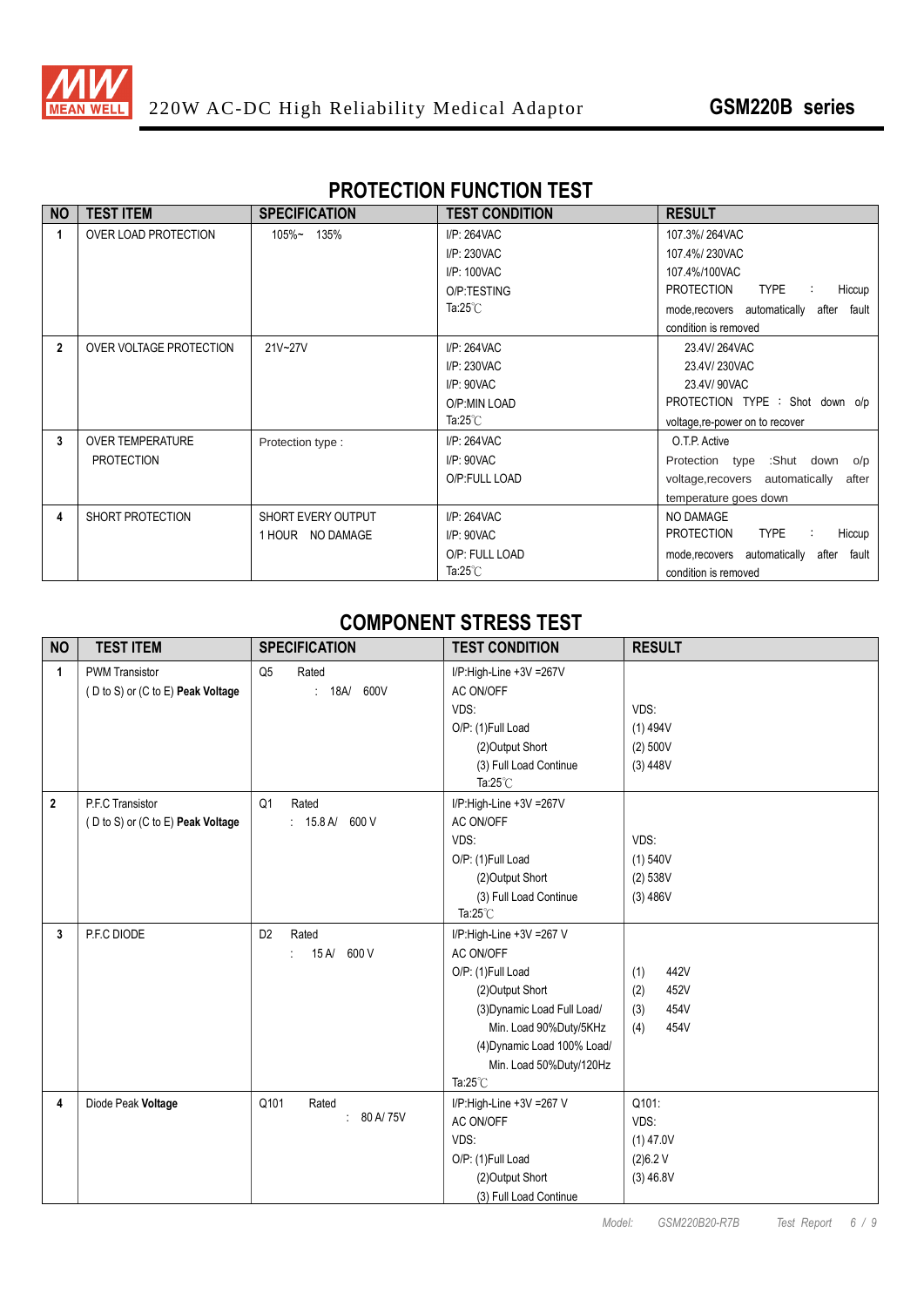

# 220W AC-DC High Reliability Medical Adaptor **GSM220B series**

|   |                                |                           | Ta: $25^{\circ}$ C              |              |
|---|--------------------------------|---------------------------|---------------------------------|--------------|
|   |                                |                           |                                 |              |
| 5 | Input Capacitor Voltage        | C <sub>5</sub><br>Rated:  | I/P:High-Line +3V =267 V        | $(1)$ 434V   |
|   |                                | $: 220 \mu$ /450 V        | O/P: (1) Full Load input on/off | $(2)$ 422V   |
|   |                                | 105 °C                    | (2) Min load input on /Off      | (3) 434V     |
|   |                                |                           | (3) Full Load /Min load Change  |              |
|   |                                |                           | Ta: $25^{\circ}$ C              |              |
| 6 | <b>Control IC Voltage Test</b> | <b>PWM IC</b><br>U1 Rated | I/P:High-Line +3V =267 V        | (1)<br>27.1V |
|   |                                | 38V                       | AC ON/OFF                       | 20.0V<br>(2) |
|   |                                | $-0.4$ V(MIN.)            | O/P(1)FULL LOAD                 | (3)<br>20.0V |
|   |                                |                           | (2) Output Short                | (4)<br>29.1V |
|   |                                |                           | $(3)$ O.L.P                     |              |
|   |                                |                           | $(4)$ O.V.P.                    |              |
|   |                                |                           | Ta: $25^{\circ}$ C              |              |

### **SAFETY TEST**

| <b>NO</b> | <b>TEST ITEM</b>            | <b>SPECIFICATION</b>            | <b>TEST CONDITION</b>            | <b>RESULT</b>           |
|-----------|-----------------------------|---------------------------------|----------------------------------|-------------------------|
|           | WITHSTAND VOLTAGE           | I/P-O/P: 4KVAC/min              | $I/P$ -O/P: 4.8 KVAC/min         | I/P-O/P:1.981 mA        |
|           |                             |                                 | Ta: $25^{\circ}$ C               | NO DAMAGE               |
|           | <b>ISOLATION RESISTANCE</b> | $I/P$ -O/P:500VDC>100M $\Omega$ | <b>VDC</b><br>500<br>$I/P-O/P$ : | I/P-O/P:9999 M $\Omega$ |
|           |                             |                                 | Ta: $25^{\circ}$ C               | NO DAMAGE               |

### **E.M.C TEST**

| <b>NO</b>      | <b>TEST ITEM</b>                               | <b>SPECIFICATION</b>          | <b>TEST CONDITION</b>            | <b>RESULT</b>         |
|----------------|------------------------------------------------|-------------------------------|----------------------------------|-----------------------|
| $\mathbf{1}$   | <b>HARMONIC</b>                                | EN61000-3-2<br><b>CLASS A</b> | I/P:230VAC/50HZ<br>O/P:FULL LOAD | <b>PASS</b>           |
|                |                                                |                               | Ta: $25^{\circ}$ C               |                       |
| $\overline{2}$ | CONDUCTION                                     | EN55011                       | I/P: 230 VAC (50HZ)              | PASS                  |
|                |                                                | <b>CLASS B</b>                | O/P: FULL/50% LOAD               | Test by certified Lab |
|                |                                                |                               | Ta: $25^{\circ}$ C               |                       |
| 3              | <b>RADIATION</b>                               | EN55011                       | $I/P$ : 230 VAC (50HZ)           | <b>PASS</b>           |
|                |                                                | <b>CLASS B</b>                | O/P: FULL LOAD                   | Test by certified Lab |
|                |                                                |                               | Ta: $25^{\circ}$ C               |                       |
| 4              | E.S.D                                          | EN61000-4-2                   | I/P: 230 VAC/50HZ                | CRITERIA A            |
|                |                                                | <b>MEDICAL</b>                | O/P: FULL LOAD                   |                       |
|                |                                                | AIR: 15KV / Contact: 6KV      | Ta: $25^{\circ}$ C               |                       |
| 5              | E.F.T                                          | EN61000-4-4                   | I/P: 230 VAC/50HZ                | CRITERIA A            |
|                |                                                | <b>MEDICAL</b>                | O/P: FULL LOAD                   |                       |
|                |                                                | INPUT: 2KV                    | Ta: $25^{\circ}$ C               |                       |
| 6              | <b>SURGE</b>                                   | IEC61000-4-5                  | I/P: 230 VAC/50HZ                | CRITERIA A            |
|                |                                                | <b>MEDICAL</b>                | O/P: FULL LOAD                   |                       |
|                |                                                | $L-N$ : 1KV                   | Ta: $25^{\circ}$ C               |                       |
|                |                                                | $L, N-PE : 2KV$               |                                  |                       |
| $\overline{7}$ | Test by certified Lab $\&$ Test Report Prepare |                               |                                  |                       |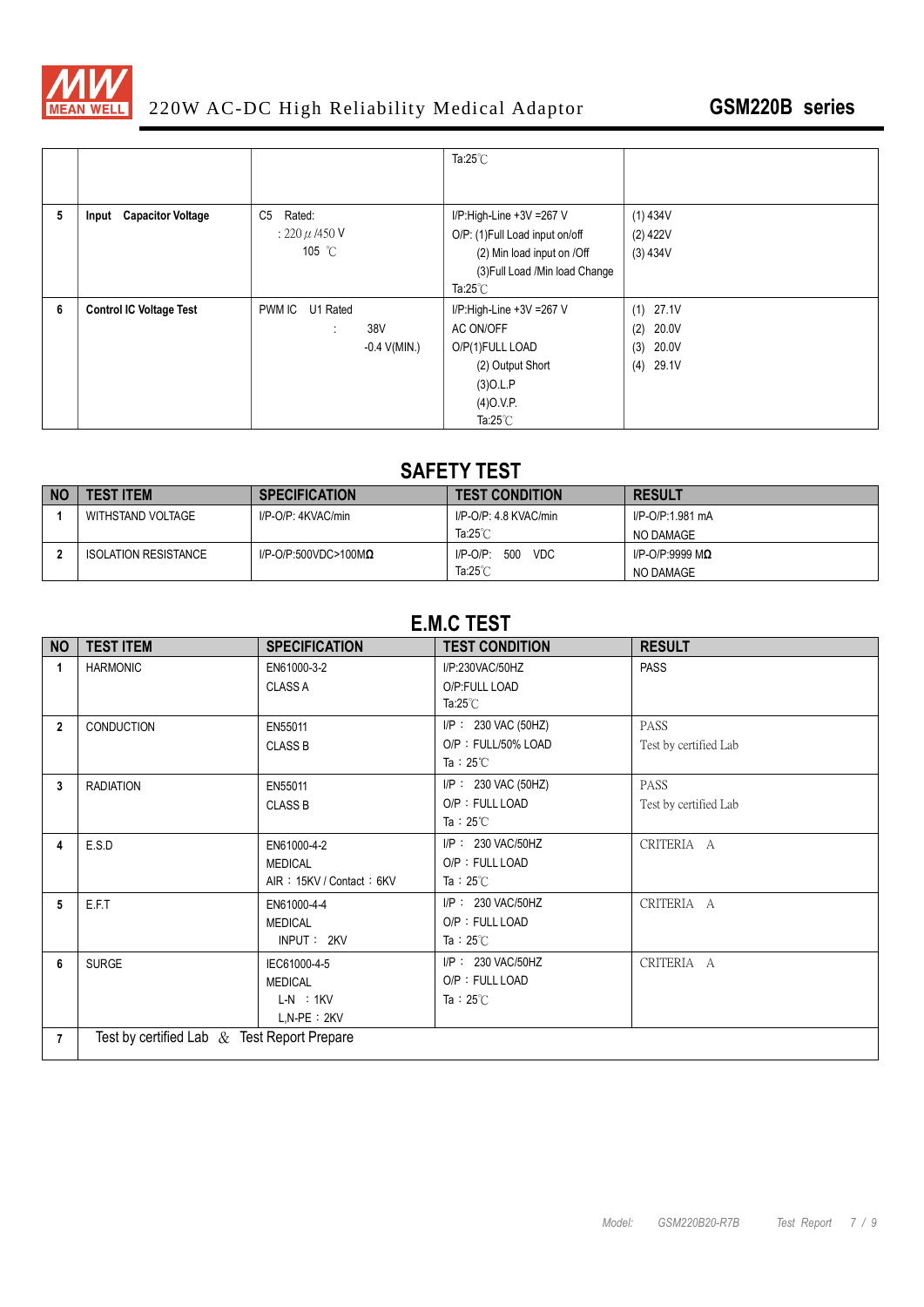

# **RELIABILITY TEST**

#### **ENVIRONMENT TEST**

| <b>NO</b>      | <b>TEST ITEM</b>       | <b>SPECIFICATION</b>                    |                                       |                    | <b>TEST CONDITION</b>           | <b>RESULT</b>                               |
|----------------|------------------------|-----------------------------------------|---------------------------------------|--------------------|---------------------------------|---------------------------------------------|
| $\overline{1}$ | TEMPERATURE RISE TEST  |                                         | MODEL: GSM220B20-R7B                  |                    |                                 |                                             |
|                |                        | 1. ROOM AMBIENT BURN-IN: 1HRS           |                                       |                    |                                 |                                             |
|                |                        | $I/P$ : 230VAC O/P: FULL LOAD Ta=17.7°C |                                       |                    |                                 |                                             |
|                |                        |                                         | 2. HIGH AMBIENT BURN-IN: 1HRS         |                    |                                 |                                             |
|                |                        |                                         | I/P: 230VAC O/P: FULL LOAD Ta=39.5 °C |                    |                                 |                                             |
|                |                        | NO                                      | Position                              |                    | OOM AMBIENT Ta= 17.7 °C         | HIGH AMBIENT Ta=39.5 °C                     |
|                |                        | $\mathbf{1}$                            | LF <sub>1</sub>                       |                    | 40.9°C                          | 65.2°C                                      |
|                |                        | $\overline{2}$                          | LF <sub>2</sub>                       |                    | 49.1°C                          | 73.5°C                                      |
|                |                        | 3                                       | L2                                    |                    | 50.9°C                          | 76.0°C                                      |
|                |                        | $\overline{4}$                          | D <sub>3</sub>                        |                    | 53.0°C                          | 77.1°C                                      |
|                |                        | 5                                       | Q <sub>2</sub>                        |                    | 53.4°C                          | 77.0°C                                      |
|                |                        | 6                                       | D <sub>2</sub>                        |                    | 54.5°C                          | 78.2°C                                      |
|                |                        | $\overline{7}$                          | L1                                    |                    | 55.0°C                          | 79.7°C                                      |
|                |                        | 8                                       | C <sub>5</sub>                        |                    | 57.0°C                          | 80.5°C                                      |
|                |                        | 9                                       | Q <sub>5</sub>                        |                    | 53.1°C                          | 76.9°C                                      |
|                |                        | 10                                      | T1                                    |                    | 72.6°C                          | 101.8°C                                     |
|                |                        | 11                                      | C81                                   |                    | 54.5°C                          | 78.7°C                                      |
|                |                        | 12                                      | RTH <sub>2</sub>                      |                    | 52.0°C                          | 75.6°C                                      |
|                |                        | 13                                      | C <sub>13</sub>                       |                    | 58.5°C                          | 82.6°C                                      |
|                |                        | 14                                      | Q101                                  |                    | 60.2°C                          | 83.9°C                                      |
|                |                        | 15                                      | C109                                  |                    | 59.6°C                          | 83.4°C                                      |
|                |                        | 16                                      | U1                                    |                    | $61.4^{\circ}$ C                | 84.7°C                                      |
|                |                        | 17                                      | C <sub>101</sub>                      |                    | 58.2°C                          | 81.7°C                                      |
|                |                        | 18                                      | R <sub>5</sub>                        |                    | 53.3°C                          | 77.9°C                                      |
|                |                        | 19                                      | TSW1                                  |                    | 49.0°C                          | 72.5°C                                      |
|                |                        | 20                                      | C11                                   |                    | 51.0°C                          | 75.4°C                                      |
|                |                        | 21                                      | U <sub>4</sub>                        |                    | 55.4°C                          | 79.2°C                                      |
|                |                        | 22                                      | BD <sub>1</sub>                       |                    | 52.1°C                          | 75.7°C                                      |
|                |                        | 23                                      | C <sub>1</sub>                        |                    | 46.4°C                          | 71.0°C                                      |
|                |                        | 24                                      | CASE                                  |                    | 43.2°C                          | 64.1°C                                      |
|                |                        |                                         |                                       |                    |                                 |                                             |
| $\overline{2}$ | OVER LOAD BURN-IN TEST | NO DAMAGE                               |                                       |                    | I/P: 230 VAC<br>O/P: 120 % LOAD | TEST: OK                                    |
|                |                        | 1 HOUR (MIN)                            |                                       | Ta: $25^{\circ}$ C |                                 |                                             |
| 3              | LOW TEMPERATURE        |                                         | TURN ON AFTER 2 HOUR                  |                    | I/P: 264VAC/100VAC              | TEST: OK                                    |
|                | TURN ON TEST           |                                         |                                       |                    | O/P: 100 % LOAD                 |                                             |
|                |                        |                                         |                                       |                    | Ta= $-35$ °C                    |                                             |
|                |                        |                                         |                                       |                    |                                 |                                             |
| 4              | <b>HIGH HUMIDITY</b>   | AFTER 12 HOURS                          |                                       |                    | I/P: 272 VAC                    | TEST: OK                                    |
|                | HIGH TEMPERATURE       | IN CHAMBER ON                           |                                       |                    | O/P: FULL LOAD                  |                                             |
|                | <b>HIGH VOLTAGE</b>    | CONTROL 40 °C                           |                                       | Ta=40 $^{\circ}$ C |                                 |                                             |
|                | TURN ON TEST           | NO DAMAGE                               |                                       |                    | HUMIDITY= 95 %R.H               |                                             |
| 5              | <b>TEMPERATURE</b>     | $+0.03\%$ °C (0~50°C)                   |                                       |                    | I/P: 230 VAC                    | $+0.009\%$ / $^{\circ}$ (0~50 $^{\circ}$ C) |
|                | <b>COEFFICIENT</b>     |                                         |                                       |                    | O/P: FULL LOAD                  |                                             |
|                |                        |                                         |                                       |                    |                                 |                                             |